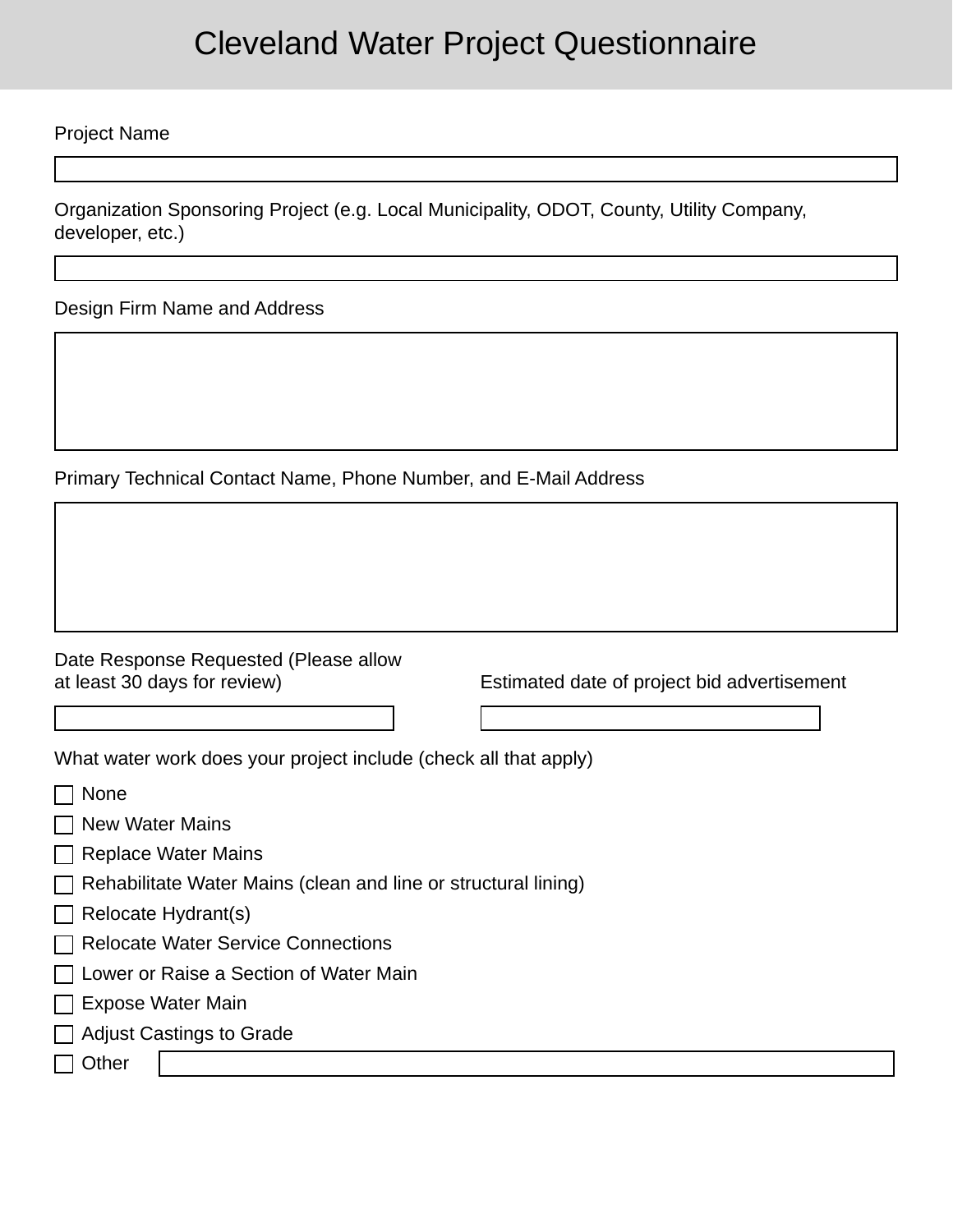What other work your project include? (Check all that apply)

- $\Box$  Resurface Street
- $\Box$  Resurface Street with Base Repair
- $\Box$  Full Depth Pavement Replacement
- **□ New Streets**
- $\Box$  Realign Existing Street
- $\Box$  Bridge Work
- $\Box$  Culvert Work
- Sanitary Sewer Work (New, Replacement, or Rehabilitation)
- $\Box$  Storm Sewer Work (New, Replacement, or Rehabilitation)
- □ Combined Sewer Work ( Replacement, or Rehabilitation)
- $\Box$  Gas Line (New, Replacement, or Rehabilitation)
- □ Electrical Duct Work
- □ Buried Communications Line in Duct Bank (New, Replacement, or Rehabilitation)
- $\Box$  Buried Communications Line in Conduit (New, Replacement, or Rehabilitation)
- $\Box$  Installation/Replacement of Other Below Ground Utilities (inc. poles, manholes, or vaults)
- $\Box$  Installation/Replacement of Other Above Ground Utilities
- $\Box$  New Building Construction
- □ Vacate Right-of-Way
- Vacate Water Easement
- $\Box$  Only water work with pavement restoration
- $\Box$  Other

Does Your Project Require Temporary Water (Check all that apply)

- $\Box$  No
- $\Box$  Yes, water for construction purposes is needed (this requires obtaining a hydrant permit from Permits and Sales in addition to this plan review)
- $\Box$  Yes, for domestic water for impacted customers from a hydrant
- $\Box$  Yes, for domestic water for impacted customers using temporary bypass piping
- $\Box$  Yes, to feed temporary hydrants
- $\Box$  Yes, to feed private fire lines